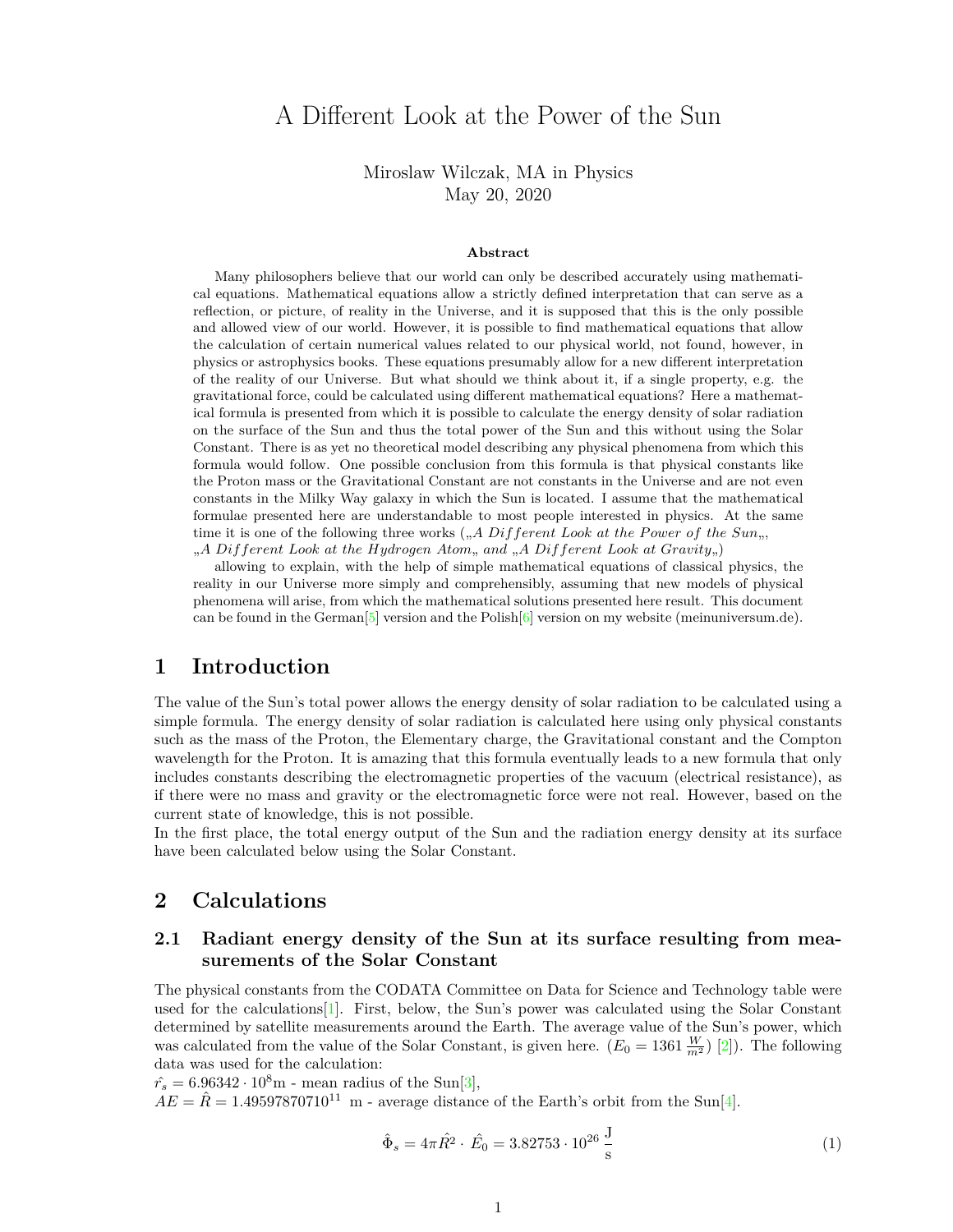On the surface of the Sun the average power per unit area is:

$$
\hat{\phi}_s = \frac{\hat{\Phi_s}}{4\pi r_s^2} = 6.28151 \cdot 10^7 \frac{\text{W}}{\text{m}^2}
$$
\n(2)

The radiation of the Sun propagates uniformly in all directions of space in a vacuum at the speed of light.  $c = 299792458 \frac{m}{s}$ . From this it follows that one cubic metre of space on the surface **of the Sun has the following average energy**

$$
\hat{\rho}_s = \frac{\hat{\phi}_s}{c} = 0.20953 \frac{J}{m^3}
$$
\n(3)

The solar radiant energy density  $\hat{\rho}_s$  calculated here can be accepted as a measurement result, since it is based on the average value of the Solar Constant measurements. Next comes a calculation that has nothing to do with the Solar Constant but nevertheless must be in some causal relationship with the value calculated above.

#### **2.2 Energy density of the photon whose energy is equal to the rest energy of the Proton**

The rest energy of the Proton  $E_p$  is:

$$
E_p = m_p c^2 = 1.50327 \cdot 10^{-10} \text{J}
$$
\n<sup>(4)</sup>

The energy of this photon corresponds to the following frequency:

$$
f_p = \frac{E_p}{h} \tag{5}
$$

and the wavelength of this photon is:

$$
\lambda_p = \frac{c}{f_p} = \frac{ch}{E_p} = \frac{h}{m_p c} = 1.32141 \cdot 10^{-15} \text{m}.
$$
\n(6)

The energy density of this photon can be estimated using the following equation:

$$
\rho_p = \frac{E_p}{\lambda_p \left(\frac{\lambda_p}{2}\right)^2} = 2.60603 \cdot 10^{35} \frac{\text{J}}{\text{m}^3} \tag{7}
$$

This assumes that the photon occupies a volume in space  $\lambda_p \cdot \frac{\lambda_p}{2} \cdot \frac{\lambda_p}{2}$ . (There is no model of the photon in classical physics, but this formula with the wavelength  $-\lambda < 2a$ , which cannot move in a hollow conductor (a long box with thin walls) of width *a*, allows us to suppose that the photon at least in the direction perpendicular to the direction of its movement can interact no further than  $\frac{\lambda}{2}$ , which gives an interaction plane equal to squared  $\frac{\lambda}{2} \cdot \frac{\lambda}{2}$  perpendicular to the direction of the photon's movement).

#### **2.3 Energy density on the surface of the Sun as a function of physical constants**

The gravitational force  $F_G$  between two protons located at a distance  $r$  from each other is:

$$
F_G = G \frac{m_p^2}{r^2} \tag{8}
$$

where *G* is the gravitational constant. The electrostatic force between the two Protons *F<sup>E</sup>* located at a distance *r* from each other is:

$$
F_E = \frac{1}{4\pi\epsilon_0} \frac{e^2}{r^2}
$$
 (9)

Here *e* is the Elementary charge and  $\epsilon_0$  is the electric field constant.

For further calculations we need the value of the quotient of the gravitational force *F<sup>G</sup>* to the Coulomb force *F<sup>E</sup>* between these two Protons.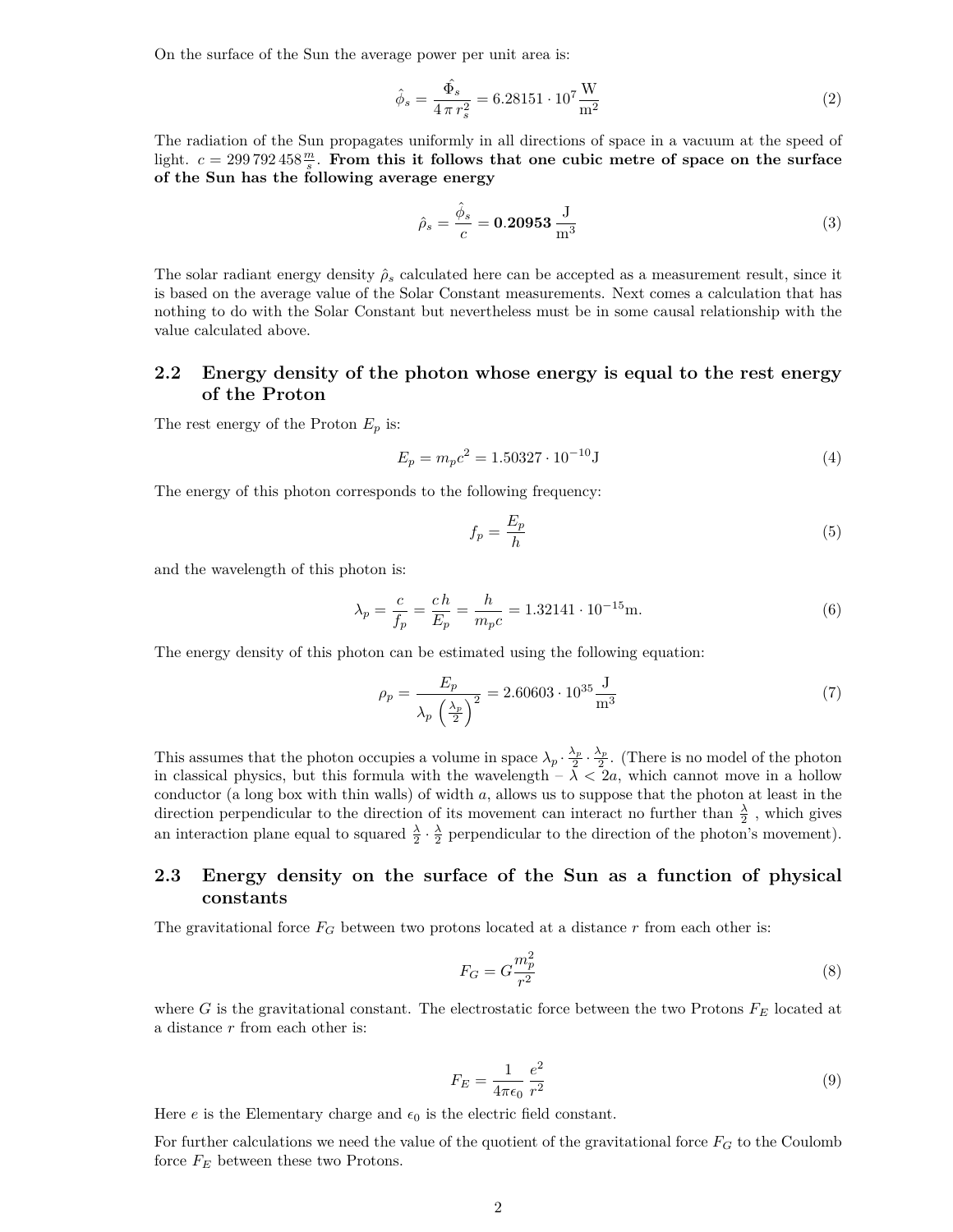This quotient is:

$$
\frac{F_G}{F_E} = 4\pi\epsilon_0 G \frac{m_p^2}{e^2} = 8.09355 \cdot 10^{-37}
$$
\n(10)

It is worth noting that the following simple formula (consisting of (7), (8), (9) and (10)) allows the calculation of a value,

$$
\rho_s = \frac{F_G}{F_E} \rho_p = 0.21092 \frac{\text{J}}{\text{m}^3} \tag{11}
$$

almost identical to the numerical value of  $\hat{\rho}_s$  from equation (3).

### **2.4 Energy density of solar radiation at the solar surface as a function of the physical constants of the vacuum**

Formula (11) is presented below taking into account all the physical constants and formulas leading above to obtain it:

$$
\rho_s = 4\pi\epsilon_0 \frac{Gm_p^2}{e^2} \frac{m_p c^2}{\lambda_p \left(\frac{\lambda_p}{2}\right)^2}
$$
\n(12)

The value of the gravitational force between two protons located at a distance  $\lambda_p$  from each other is almost equal to the value of the reduced Planck action quantum  $\hbar$ , but in Newtons, as shown below:

$$
F_G(\lambda_p) = \frac{Gm_p^2}{\lambda_p^2} = 1.06936 \cdot 10^{-34} \text{N} \approx \hbar \cdot k_0 \tag{13}
$$

with the following variable  $k_0$  as an auxiliary constant in SI units  $[MKS]$  to obtain the unit of force:

$$
k_0 = \frac{1}{m \cdot s} \tag{14}
$$

The value of the momentum of a photon whose energy would correspond to the rest energy of a Proton divided by  $\pi$  is:

$$
p = \frac{m_p c}{\pi} = 1.59613 \cdot 10^{-19} \frac{kg \cdot m}{s} \approx e \cdot k_1 \tag{15}
$$

and is almost equal to the value of the elementary charge *e*. It is necessary to include the following variable  $k_1$  as an auxiliary constant to obtain the unit of measure for momentum:

$$
k_1 = \frac{kg \cdot m}{C \cdot s} \tag{16}
$$

Formula (12) has been modified taking into account formulas (13) and (15) – located on the left-hand side. Therefore, it was assumed that the following dependencies are true:

$$
\frac{Gm_p^2}{\lambda_p^2} = \hbar \cdot k_0 \tag{17}
$$

$$
\frac{m_p c}{\pi} = e \cdot k_1 \tag{18}
$$

In formula (12), one of the  $\lambda_p$  was replaced by (6) and slightly changed, after which the following formula was obtained:

$$
\rho_s = 16\pi^3 \epsilon_0 c \frac{Gm_p^2}{\lambda_p^2} \frac{1}{e^2} \frac{m_p^2 c^2}{\pi^2 h}
$$
\n(19)

and using (17) and (18) we obtain:

$$
\rho_s = 16\pi^3 \epsilon_0 \, c \, \frac{\hbar \, k_0}{e^2} \frac{e^2 \, k_1^2}{h} \tag{20}
$$